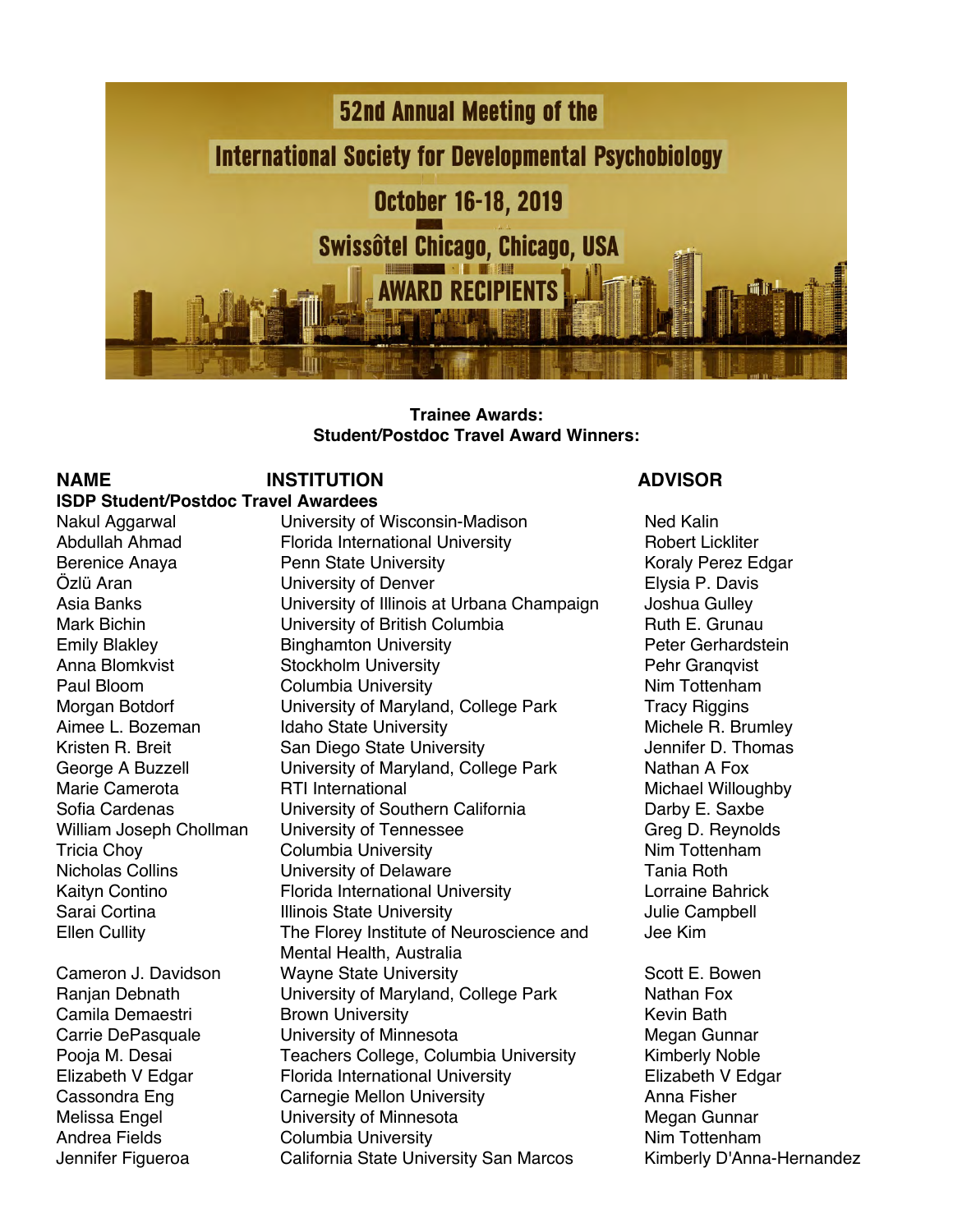Amirah Hurst Georgia State University

### **NAME INSTITUTION ADVISOR**

Xiaoxue Fu Nationwide Children's Hospital Eric Nelson Laurel Gabard-Durnam Boston Children's Hospital, Harvard University Charles A. Nelson Diana Garcia **Florida International University** Robert Lickliter Dea Garic **Florida International University** Anthony S. Dick Kelsea Gildawie **Northeastern University Northeastern Heather Brenhouse** Sandy Gonzalez Florida International University Eliza Nelson Lauren Granata **Northeastern University** Meather Brenhouse Melissa Grimes University of North Carolina at Chapel Hill Cathi Propper Sunny Guo University of Calgary Catherine Lebel/Keith Yeates Sylvia Harmon-Jones The University of New South Wales Rick Richardson Charlotte Heleniak Columbia University **Nim Tottenham** Cassandra Hendrix **Emory University Emory Patricia A. Brennan** Nicholas Heroux **University of Delaware** Mark Stanton Colin Horgan **Colin Horgan** University of Delaware **Mark Stanton** Sarah R. Horn **E. S. E. S. E. S. E. S. E. S. E. S. E. S. E. S. E. S. E. S. E. S. E. S. E. S. E. S. E. S. E. S. E. S. E. S. E. S. E. S. E. S. E. S. E. S. E. S. E. S. E. S. E. S. E. S. E. S. E. S. E. S. E. S. E. S. E. S. E.** Mariann Howland University of Minnesota, Twin Cities Megan Gunnar Landry Goodgame Huffman University of Georgia<br>
Amirah Hurst Ceorgia State University **Amirah Hurst Anne Z. Murphy** Miriam Kamens **Boston University Amanda Tarullo** Amanda Tarullo Katherine Knauft **Miami University** Miami Vrinda Kalia Samantha Lauby **University of Toronto Scarborough** Patrick McGowan Rebecca Lipschutz University of Houston Johanna Bick Virginia Tech **Martha Ann Bell** Martha Ann Bell Diana Lopera-Perez **Boston University Boston Amanda Tarullo**, Maristella Lucchini Columbia University Medical Center William P Fifer Madison Malone **Emory University School of Medicine** Patricia Brennan Alleyna Martes **In the Internal Michele Brumley** Idaho State University **Michele Brumley** Christiana Martin **Christiana Martin Christiana Christiana** University of Delaware Martin Mary Dozier/Tania Roth Amanda Martinez **Florida International University** Robert Lickliter Karen Matvienko-Sikar buniversity College Cork The Matricia Kearney Kristen McLaurin **Example 3** University of South Carolina **Charles Mactutus** Mia Mclean **The University of British Columbia** Ruth Grunau Santiago Morales Pamplona University of Maryland<br>
Isabelle Mueller Musler Contractive of Massachusetts Boston Fel Tronick University of Massachusetts Boston Ed Tronick Amanda Noroña University of Denver Elysia Davis J. David Nugent **Teachers College, Columbia University** William Fifer Maya Opendak **NYU Langone Medical Center** Regina Sullivan Rodrigo Orso **Pontifical Catholic University** Rodrigo Grassi-Oliveira of Rio Grande do Sul Rosemarie Perry **New York University New York University New York District New York District Clancy Blair** Hannah Phillips **Columbia** University of British Columbia **Ruth Grunau**<br>Kristie Poole **Ruth Colle** McMaster University McMaster University **Louis Schmidt** Natalee Price **Miami University** Vrinda Kalia Livio Provenzi **Scientific Institute IRCCS E. Medea** Rosario Montirosso Radha Raghuraman National University of Singapore Sajikumar Sreedharan Michelle Ramos **Florida International University** Bethany Reeb-Sutherland Niyantri Ravindran The Pennsylvania State University Pamela Cole Lori Reider **Rutgers University Rutgers University Rutgers** Vanessa LoBue Patrese Robinson-Drummer New York University Medical Center Regina M. Sullivan Joscelin Rocha Hidalgo Georgetown University **Rachel F. Barr** Rachel F. Barr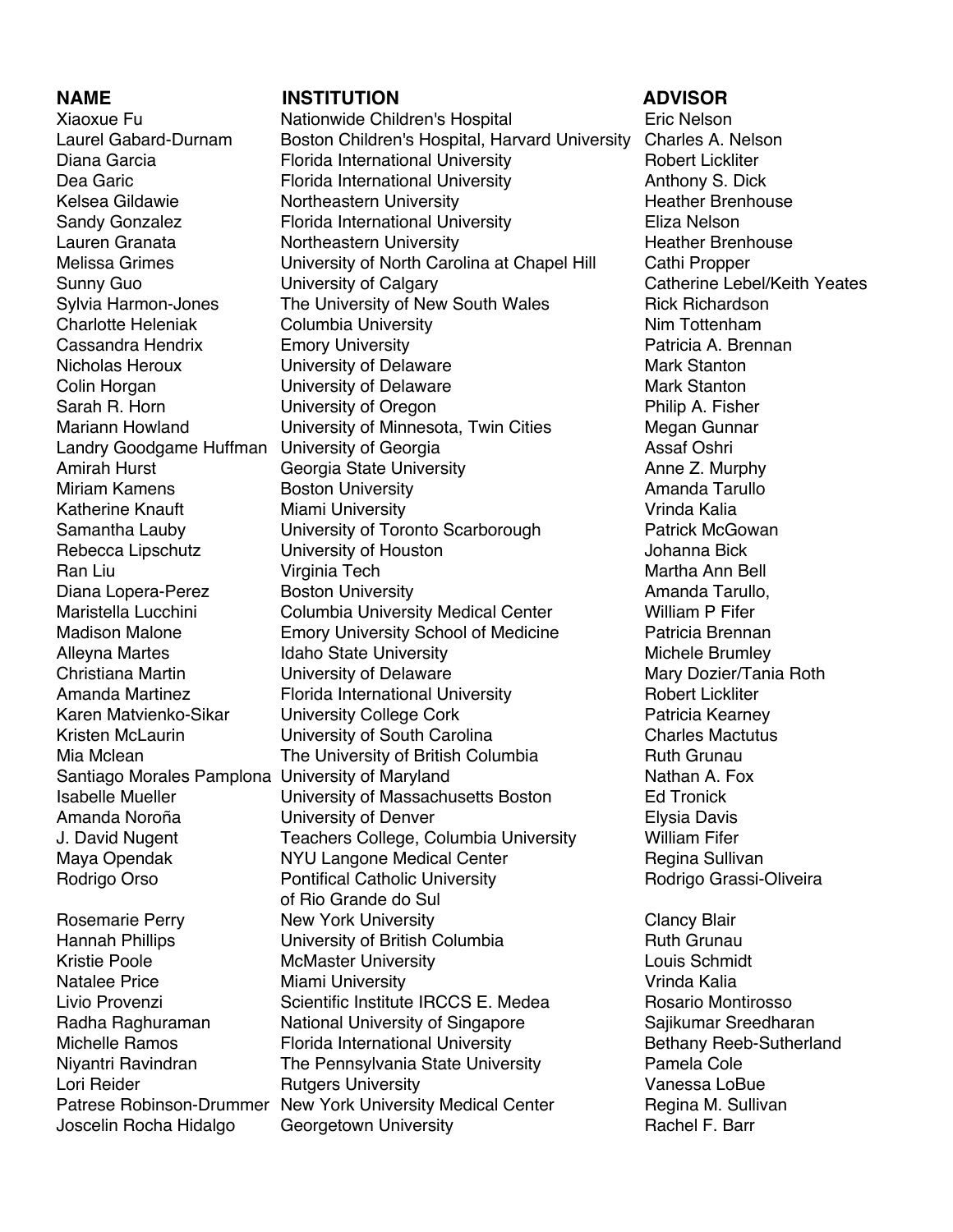### **NAME INSTITUTION ADVISOR**

Cynthia Rodriguez Columbia University Medical Center William P. Fifer Naama Rotem-Kohavi University of British Columbia Tim Oberlander Kelly Roth **Example 20 University of Tennessee Knoxville** Greg Reynolds Sylvia Rusnak Georgetown University **Rachel Barr** Rachel Barr Lauren Shuffrey Columbia University Medical Center William Fifer Ayushi Shukla **National Conference Calgary** Catherine Lebel/Keith O. Yeates Katrina R. Simon **Teachers College, Columbia University** Kimberly G. Noble Celia Smith **King's College London** Tony Charman Tony Charman Anthea Stylianakis **University of New South Wales, Sydney** Professor Rick Richardson Danielle Swales **Elysia Davis** University of Denver **Elysia Davis** Elysia Davis Yukari Tanaka **Kyoto University** Masako Myowa Alva Tang **Nathan Fox** University of Maryland, College Park **Nathan Fox** Mary Tarsha **Nary Tarsha Communisty of Notre Dame** Darcia Narvaez Shannon Michele Thompson Miami University Matthew S. McMurray Brian Timmerman **Susanne State University** Susanne Brummelte Emily Towner University of California, Los Angeles Jennifer Silvers Charu Tuladhar **Boston University Boston Hills Amanda Tarullo** Irene Tung **Interversity of Pittsburgh** Alison E. Hipwell Joshua Underwood Washington State University Maria (Masha) Gartstein Michelle VanTieghem Columbia University Nim Tottenham Vanessa Vieites **Florida International University Bethany C. Reeb-Sutherland** Chela Wallin **Susanne State University** Susanne Brummelte Yueyao Wang The University of Rochester The Manuson Cove Duckles Ashley L Ware **University of Calgary** Manuscription and Meith Yeates/Catherine Lebel Anna G. Warner **Christopher Harshaw** University of New Orleans **Christopher Harshaw** W.Tang Watanasriyakul Northern Illinois University **Angela J. Grippo, .** Luis Eduardo Wearick-Silva Pontifical Catholic University **Rodrigo Grassi-Oliveira** of Rio Grande do Sul Sara Westbrook **University of Illinois Urbana-Champaign** Joshua Gulley Amanda White **Contains University of Michigan** Machiness Macek Debiec Giulia Zanni **Children's Hospital of Philadelphia** Gordon A. Barr Selin Zeytinoglu **Selin Zeytinoglu** University of Maryland Nathan Fox Danruo Zhong **Institute of Child Development,** Megan R. Gunnar University of Minnesota Anna Zhou **Penn State University Rennisty Rennisty Kristin Buss** Kelsey Zimmermann University of New South Wales Rick Richardson

### Jessica Burris Rutgers University Vanessa LoBue Brianna Keenan Tulane University Julie Markant Emily Reilly **Network** University of Minnesota, **Megan Gunnar** Megan Gunnar

# **ZERO to THREE (ZTT) Student/Postdoc Travel Awardees**

**POSITIVE SCIENCE Student/Postdoc Travel Awardees**

Alana Anderson **Mashington State University** Sammy Perone<br>Ashley Greaves **New York University** Sammy Natalie Brito New York University New York University

Institute of Child Development